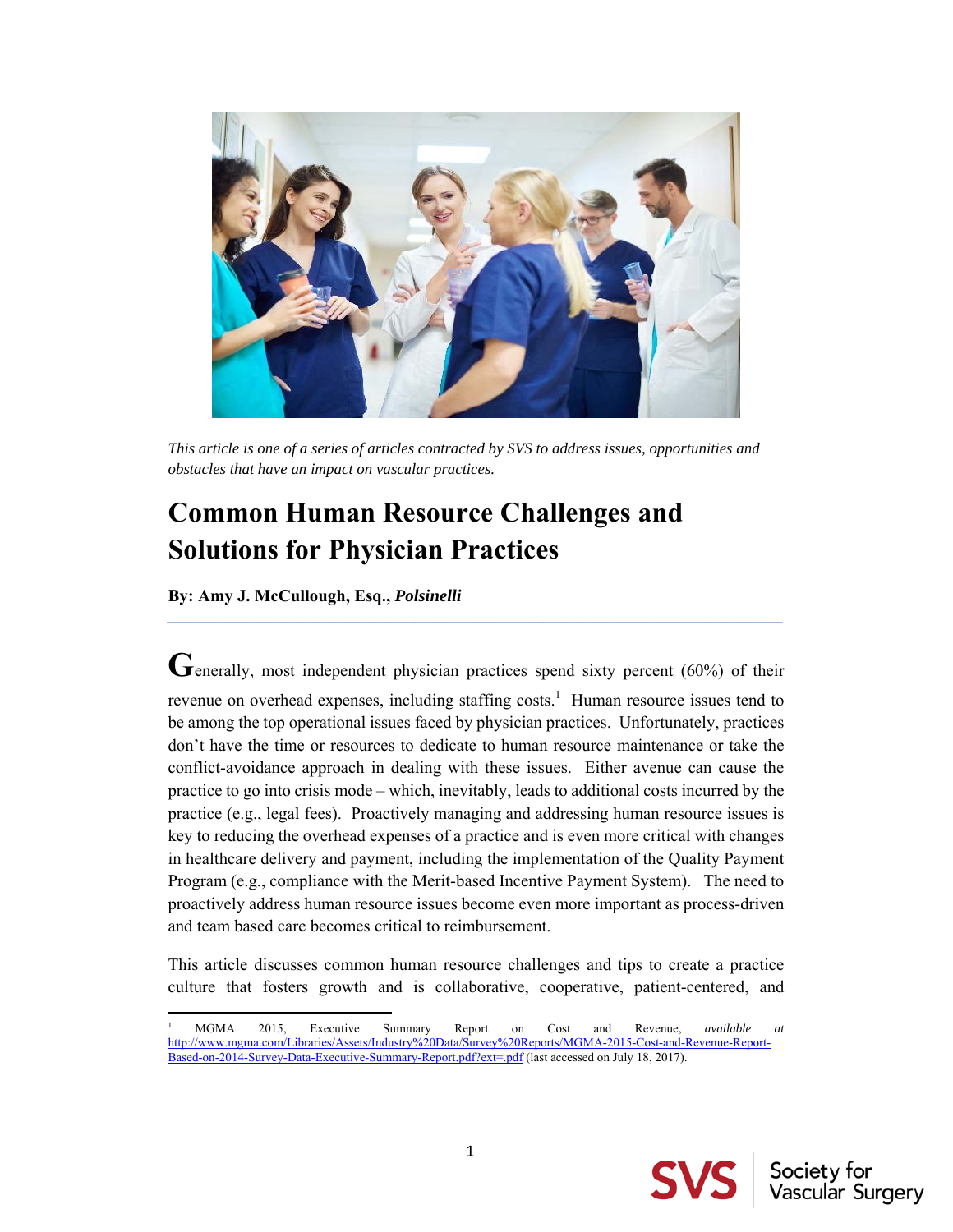compliant with applicable laws with the ultimate goal of saving money (i.e., reducing overhead expenses) for the practice in the long-run.

# **1.** *Establish a Clear Mission and Develop a Business Plan*

Whether your practice has been in existence for years or you are starting a new practice, the first step to successfully operate your practice is to develop or re-evaluate, as applicable, the practice's mission and business plan. Both will serve as an anchor and a guide in implementing steps to achieve the goals and objectives of your practice.

# **2.** *Practice Staff Recruitment and Retention*

The ultimate goal of any practice is to provide quality healthcare to its patients. A practice is only as good as its people so having engaged and qualified staff is critical to achieving your practice's mission and goals. Having a well-trained and qualified team who fit the needs and culture of your practice is critical to ensuring your practice runs smoothly, clinical and non-clinical personnel are happy, and patients are well cared for and satisfied. Support staff should be viewed as an integral piece of the practice and a means by which the practice can maximum efficiency, revenue production, and free up time for physicians and other clinical personnel to focus on patient care.

The first step in determining your practice's staffing needs is to conduct an operational needs assessment. The number of employees and positions required by the practice will largely depend on the scope of services your practice provides (e.g., specialty services, primary care, ancillaries), patient population, goals, and objectives of the practice. Once you determine the practice's staffing needs (e.g., practice manager; physician extenders; administrative staff; medical billing staff) through your operational needs assessment, you should develop clear and accurate job descriptions based on the assessment for each desired position. This process will enable you to carefully think through your practice's needs, the qualifications you are seeking in a potential candidate, and then set forth the expectations of the practice for the particular position. Having clear job descriptions and expectations will also guide the interview process and promote transparent communications with the potential candidate which, hopefully, will avoid hiring the wrong fit. Additionally, as part of the hiring process, the practice should consider performing background checks, program exclusion checks, credentials verification, require professional references, and implement a probationary period after the employment (e.g., 90 days) to allow for training and assessment of the employee during the established probationary period.

Once the practice has retained qualified staff, a solid retention plan should be implemented. Elements of your retention plan may include, for example, employee-specific or jobspecific training programs (e.g., educational opportunities for clinical staff within specific specialties; HIPAA training) so that staff members are adequately equipped and trained to perform their jobs and have personal career growth opportunities, giving them a sense of investment in the success of the practice. Additionally, implementing a formal review

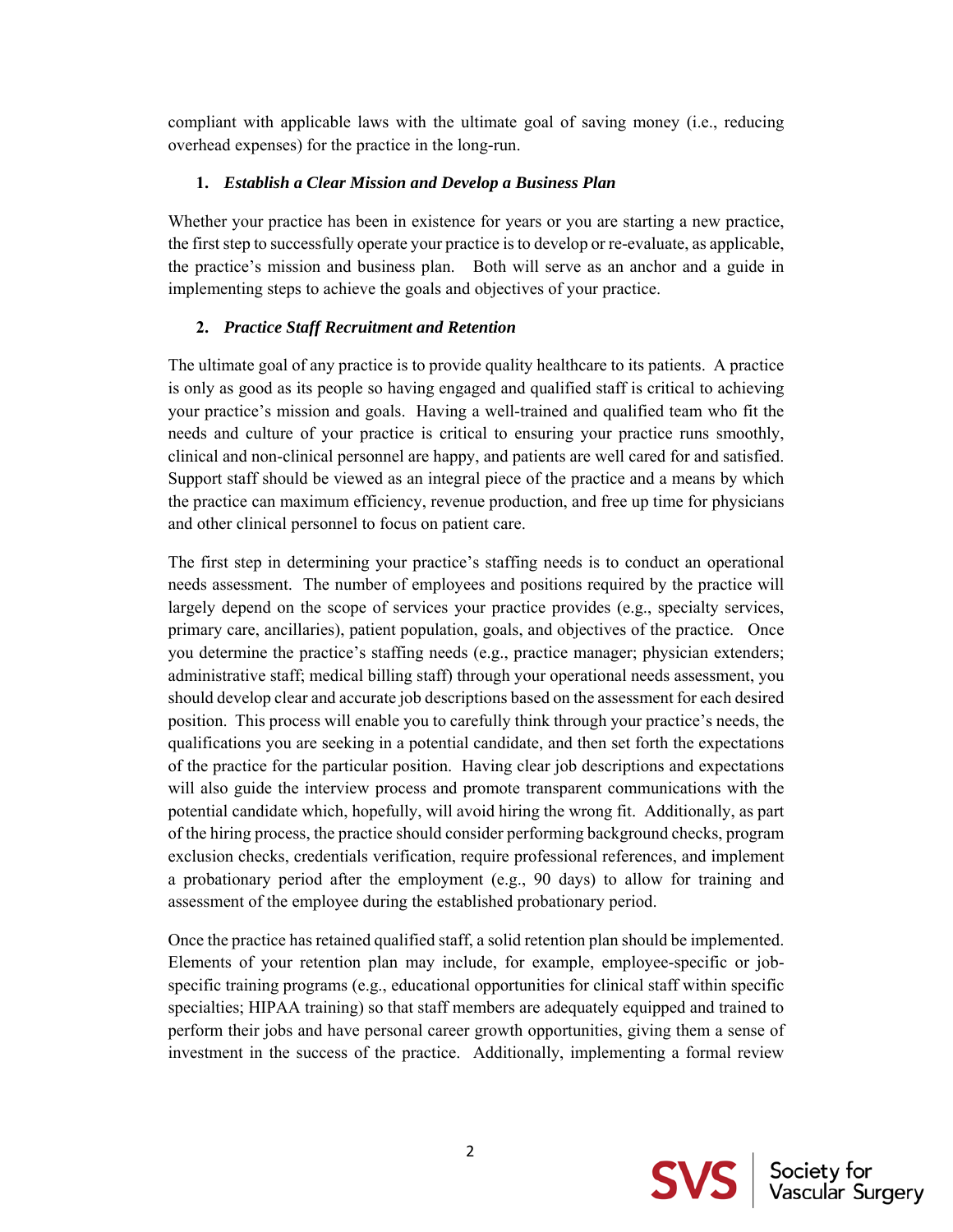process, including rewards for contributions made by employees may foster a more collegial environment. After all, everyone wants to be recognized for good work. Simple gestures like remembering staff birthdays or other major life events and developing a "family atmosphere" in the office can go a long way to making staff feel they are integral to the practice's success. Holding staff meetings to update staff on the practice's upcoming events, goals, and objectives allow staff to feel connected to, and personally vested in, the practice. Identifying who staff report to (e.g., physician or manager), maintaining an "open door" policy, and holding regular staff meetings to allow for questions and issues to be raised and addressed openly and candidly will also help promote a culture where communication is valued, staff voices are heard, and issues are addressed.

#### *Physician Recruitment and Retention*

If one of your practice's goals is to recruit more physicians, the practice should strategically consider how the practice can create and promote a culture and environment that is attractive to physicians. For example, if the practice desires to recruit younger physicians to train and develop so that they are equipped one day take over the practice, then the practice should take into account some of the reasons younger physicians are commonly choosing hospital employment over private practice. Survey data shows that one of the main reasons younger physicians are choosing hospital employment is stability and work/life balance.<sup>2</sup> The practice may consider developing policies to address these common issues and concerns raised by physicians, including for example, by offering flexible hours and scheduling; competitive salaries (which are within the range of fair market value and commercially reasonable); generous time off policies; leadership training programs; mentorship programs; and opportunity for promotion within, or ownership in, the practice.

Providing physicians with an opportunity to grow professionally, achieve a work/life balance, transition into leadership roles, and obtain ownership status may help employed physicians develop a sense of ownership and personal investment in the success of the practice, which, in turn, likely will improve the practice's physician employee retention rate.

From an operational standpoint, the practice should draft and implement a hiring checklist for physicians and other health care professionals that include, for example the following:

- Draft and present job descriptions for the position (including, within the scope of licensure for the applicable position) to set forth the expectations for the position and guide the interview process
- Run the numbers to ensure that the practice can, from a financial standpoint, recruit and retain the candidate to avoid termination issues in the future



<sup>&</sup>lt;sup>2</sup> Page, Leigh, Medscape, *Employed vs. Self-employed Physicians: Who's Happier: These Are the Tradeoffs (June 14, 2016)*, *available at http://www.medscape.com/viewarticle/863852* (last accessed on July 18, 2017).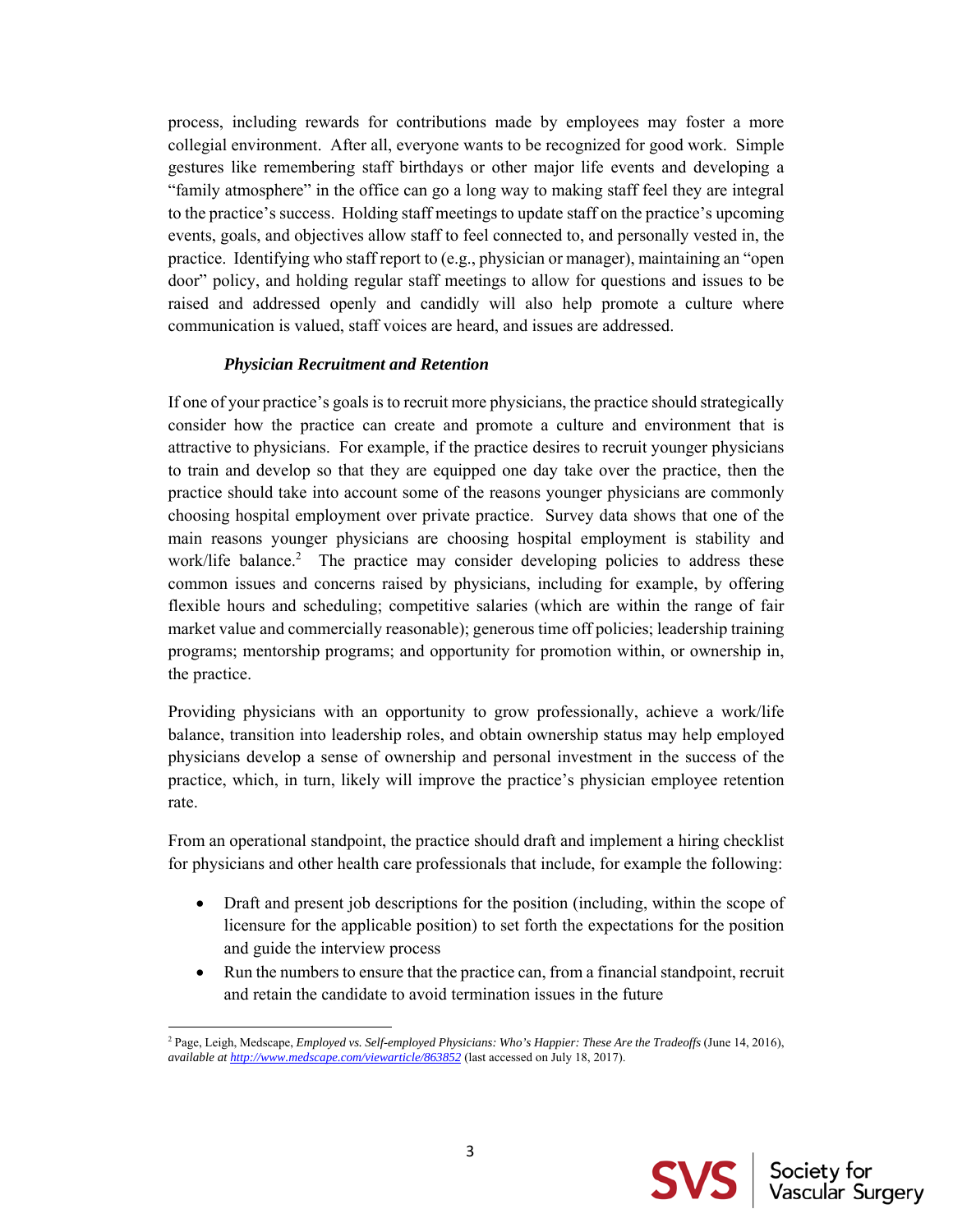- $\bullet$  Verify the candidate's professional credentials (e.g., confirm valid license in place; no pending malpractice actions)
- Verify that the candidate is not excluded from participation in a federal health care program (e.g., not on the Office of Inspector General exclusions database)
- Determine whether to present the candidate with an offer letter outlining the terms of employment or an employment agreement (e.g., if the state is not an employeeat-will state) or an employment agreement is more appropriate given the position

# **3.** *Regulatory Compliance; Employee Handbook and Policies and Procedures*

Depending on the size of the practice, the practice may be subject to various federal and state laws, which impact the operations of the practice, including the interview process (e.g., questions not to ask during an interview to avoid potential legal claims)<sup>3</sup> such as nondiscrimination laws and regulations; and wage and hour laws including, for example, the Fair Labor Standard Act and Family Medical Leave Act.

Creating written policies, procedures, and an employee handbook is a useful way to communicate the practice's policies and expectations to its employees, ensure the consistent application of such policies and procedures, ensure compliance with various federal and state laws and regulations, and serve as a communication tool between the practice and employees. Note that some employment policies are mandated by law to be physically posted where employees can easily access and view them. The U.S. Department of Labor ("DOL") website provides an online poster advisor tool to help employers identify which federal DOL posters are required to be posted and obtain copies of such posters.<sup>4</sup>

If your practice implements an employee handbook, generally, the employee handbook should include the following:

- Acknowledgement page signed and dated by each employee and filed in the employee's personnel file
- Statement that the employees are hired "at-will" (other than those who have specific contractual relationships such as physicians)
- Statement that the practice has the right to amend the policies at any time in its sole discretion
- Disciplinary procedures if an employee violates the policies, including, for example, written warning, required training, or termination of employment



 <sup>3</sup> See Vehling, Aaron, 5 Questions Employers Should Never Ask in Job Interviews, Law360 (February 10, 2016), *available at https://www.law360.com/articles/756720/5-questions-employers-should-never-ask-in-job-interviews* (last accessed July 18, 2017).

<sup>4</sup> U.S. Department of Labor, *elaws – FirstStep Poster Advisor*, *available at http://webapps.dol.gov/elaws/posters.htm* (last accessed July 18, 2017).